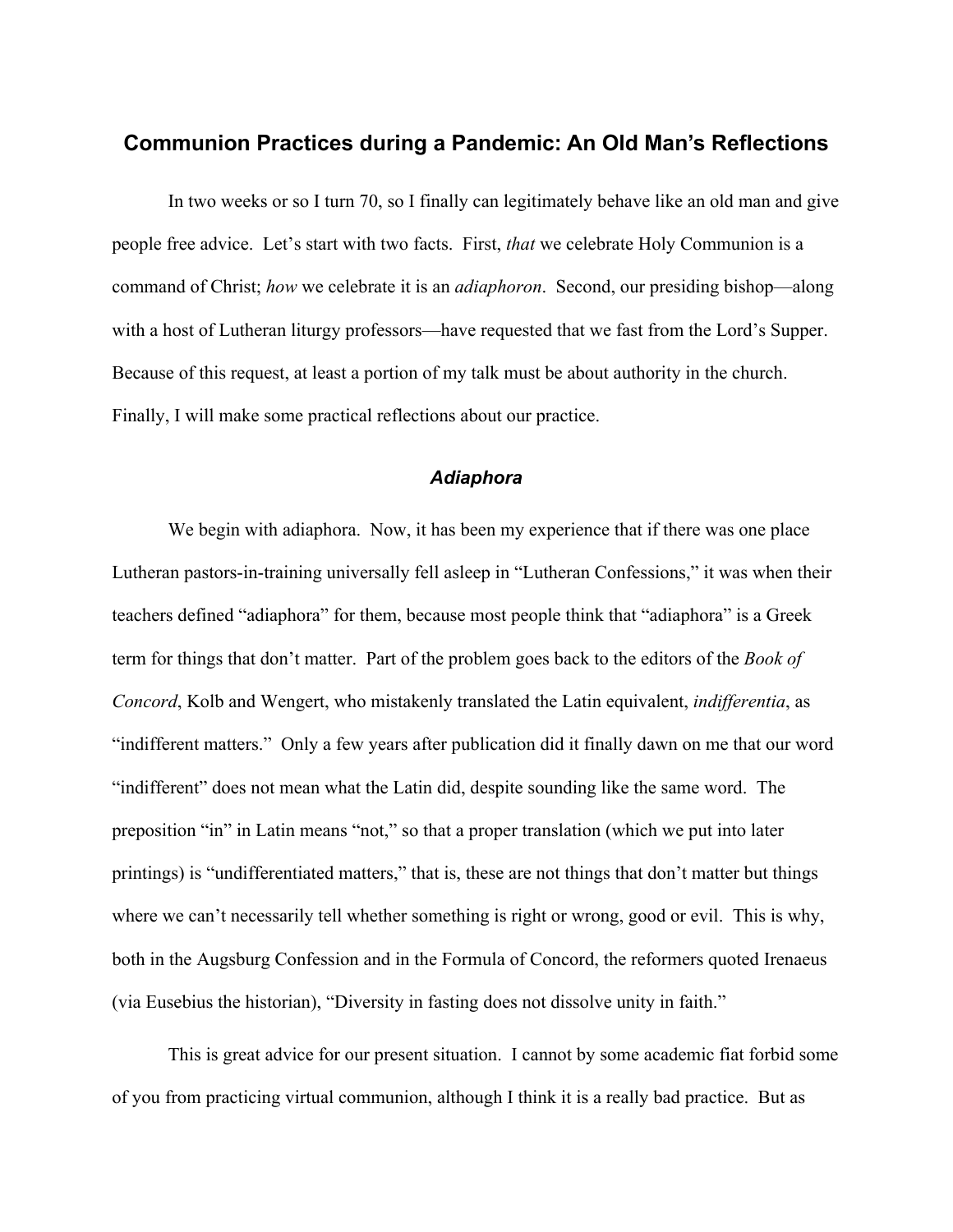soon as I say in no uncertain terms, "This is evil; this is wrong," then I am wrong. But the reverse applies as well. Those of you who may be doing this should under no circumstances criticize your bishop or the presiding bishop or even a retired professor for arguing against what you are doing. The point, rather, is to force us all to think long and hard about what may be the *best* practice during these difficult times.

So our question cannot be about midnight in the garden of good and evil, to coin a phrase, but only about good, better, and best or bad, worse, and worst. Pastor Franklin Drews Fry, whose father was once the president of the LCA in the 1960s, was a font of theological bon mots. When asked about the rules for Lutheran ethics, he always replied, "Lutherans give it their reverent, best guess." It is reverent, because we search Scripture, history, and theology and depend on these things to guide us; it is best, because use our mind and logic and common sense; but it is always a guess, that is, it is always open to criticism by ourselves and others. That's my job today. To force all of us to reflect on our own current practices and to ask what is best, not just for ourselves and our small group of believers but also for our fellow Lutheran congregations, for our synod, and for our church.

## *Authority in the Church*

Never in my seventy years have I seen worse behavior and a greater disrespect for authority than right now. In some ways, we are suffering from a post-modern hangover, where the catchphrase would appear to be not (as in my youth), "Do not trust anyone over thirty," but rather, "Do not trust anyone whose reflection you do not see in the mirror when you wash your face in the morning." Ours is a quintessentially solipsistic society—on both the left and the right of the political spectrum. For the church this is disastrous. For Lutherans, part of this is of our own making, where especially strains of American Lutheran pietism insisted that the only

 $-2-$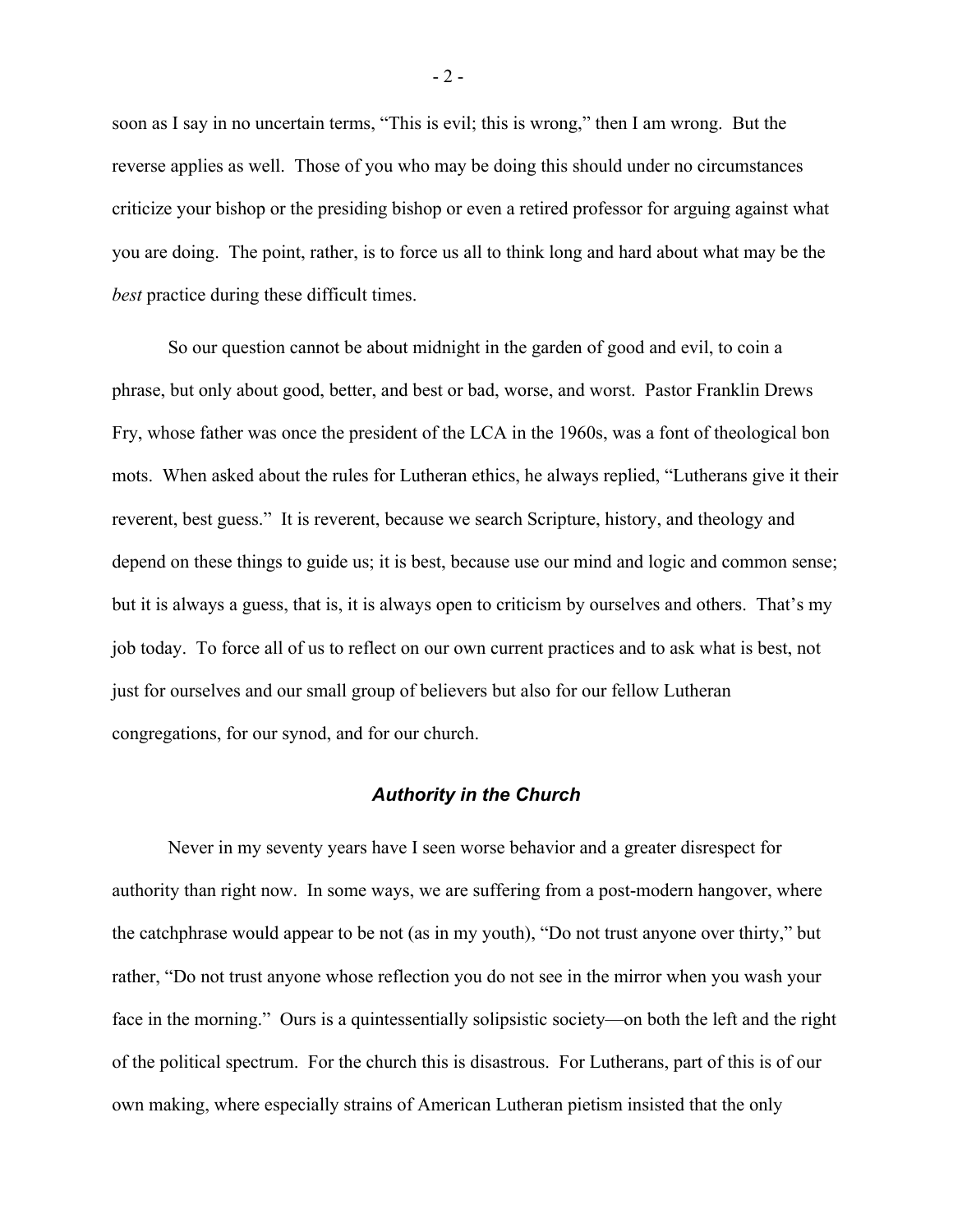authority rested with the individual or the congregation, which as a historian I can categorically say is the most un-Lutheran church polity in the world. We are not southern Baptists! Our church's founding confession, insists on the importance of following bishops. As soon as the reformers got a chance, they appointed bishops to the traditional sees—not just in Scandinavia but right in the duchies of Saxony and Württemberg. And already in the Augsburg Confession, article XXVIII they praised bishops. When the political situation in the Holy Roman Empire made it impossible to call those with oversight "bishops," they stole a page out of Augustine's playbook, where he once mentioned that the proper translation of the Greek *episkopoi* would be *superintendentes*, superintendents, which some Lutheran churches still have today. And, like the ancient church, these superintendents had limited territories. There were even archbishops called general superintendents, one of the first of which was Johannes Bugenhagen, Wittenberg's pastor. And these people had authority to correct bad theology among their pastors. Our tendencies in America to dismiss what bishops or even other pastors say about something is simply a reflection of the evils of our society and not at all a reflection of our Reformation roots. So, my advice to you pastors is simply this: don't disrespect your bishops but show them the proper honor as an application of the fourth commandment to church life—just as Martin Luther suggests in the Large Catechism.

I was ordained in 1977 as a pastor of the American Lutheran Church. I, too, often suffered from a lack of respect for our leaders, until slowly but surely I learned better as a professor at the Lutheran Theological Seminary at Philadelphia. When the ELCA was formed, one of the things that the LCA bishops insisted upon was that we are a single church in three expressions: congregational, synodical, and church-wide. At the time, I was skeptical. Since then, I have learned that this interdependence is one of the bulwarks against bad theology and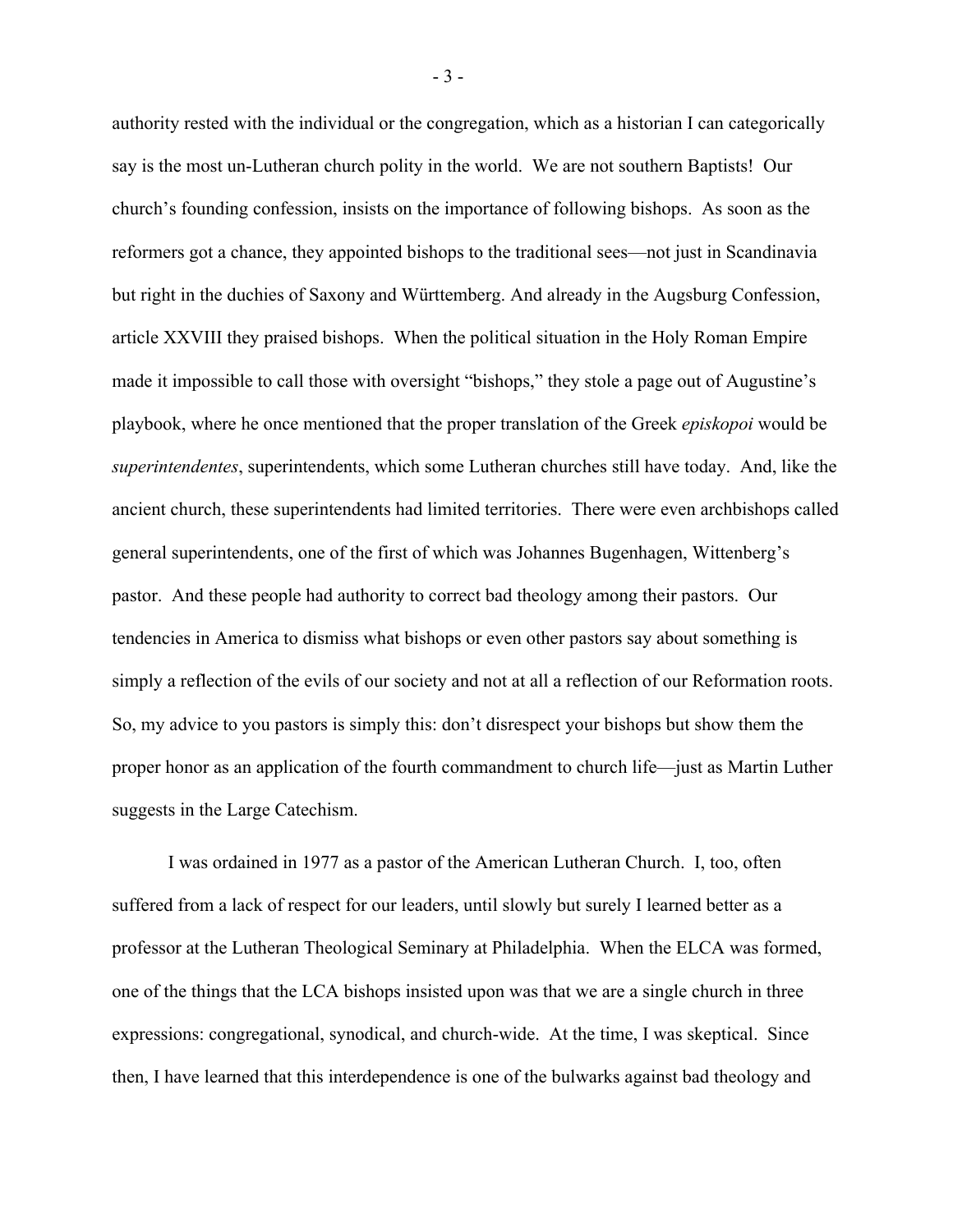practice. But it is also consonant with early American Lutheran polity. In 1748, when Henry Melchior Muhlenberg helped to form the Pennsylvania Ministerium, the oldest part of the ELCA, they had an early crisis where congregational malcontents threw out its trustees (who had guaranteed the building loan for the church) and took over a congregation in Germantown, PA. Only because the rebels then hired a terrible pastor, did those true to the original trustees finally triumph and get their church back. In the meantime, Muhlenberg went to every other congregation in the Ministerium—including my wife's congregation, which was founded in 1760—and insisted that they put in their constitutions a clause that the church property would revert to the Ministerium if they ever left. The point was simple: we're in this together. Just as Philip Melanchthon wrote the Treatise on the Power and Primacy of the Pope against placing all authority in a tyrant in Rome, so today we face the same threat from congregational popes, whether in the form of tyrannical pastors or church councils, who think that they answer to no one.

## *Some Practical Reflections*

If we can agree that the question of communion practice is about undifferentiated matters and that none of us is an ecclesiastical authority unto ourselves, then we can prayerfully consider what to do in the face of a pandemic.

1. The first piece of advice is from the Hippocratic oath: "Do no harm." I do realize there are some people who imagine that any restriction on our behavior destroys our American independence (which they understand as license) or even our Christian freedom. This is foolish. Jesus did not say that the greatest commandment was "Suit yourself" or "Do what you like," but "Love God" and "Love your neighbor as yourself." Now Paul, who realized that loving God is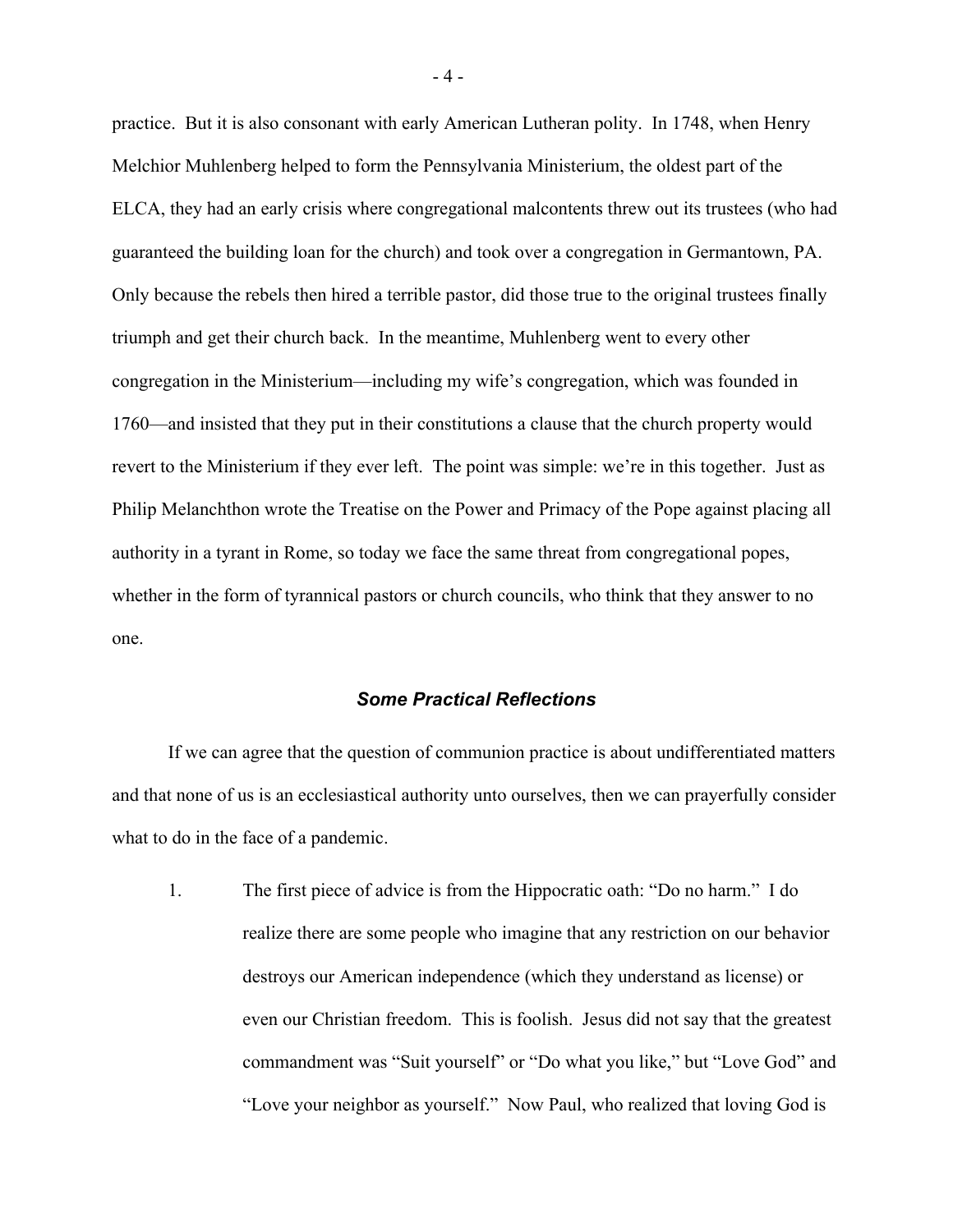fulfilled by faith alone, said in both Romans and Galatians that for those justified by faith alone the chief commandment becomes, "Love your neighbor." Here whatever we do must not violate the advice and counsel of public health officials. The anti-intellectualism of the American public with its anti-scientific bent must not become an excuse for us to harm our neighbor.

- 2. Every pastor is in fact a theologian in his or her parish. When we give it our reverent best guess, we really are the ones who know Scripture and tradition. Someone who has watched some fake evangelist defy the government, for example, is no match for the authority we must exercise. As I have written, however, the pastor's authority is always transparent. When I say, as I hope you all do, "As a called and ordained minister of the church of Christ and by his authority," this is the very opposite of putting on airs. Indeed, refusing to name one's actual authority in forgiving sin or giving advice is a false humility of the worst kind. I forgive by Christ's authority, not my own. In fact, if it were up to me, there are people in the parish whom I would never want to forgive. But, again, having the authority of a theologian also means doing one's homework—studying the Scripture and the Confessions—and listening to and respecting the authority of other theologians, pastors, teachers, and bishops.
- 3. To be the pastor and theologian in a parish means to die daily. The opponents will not only be cranky alligators in the congregation, that Kenneth Hougk talks about, but also the devil. The devil would like nothing more than to destroy the comfort that Christ's real presence in the Lord's Supper gives.

- 5 -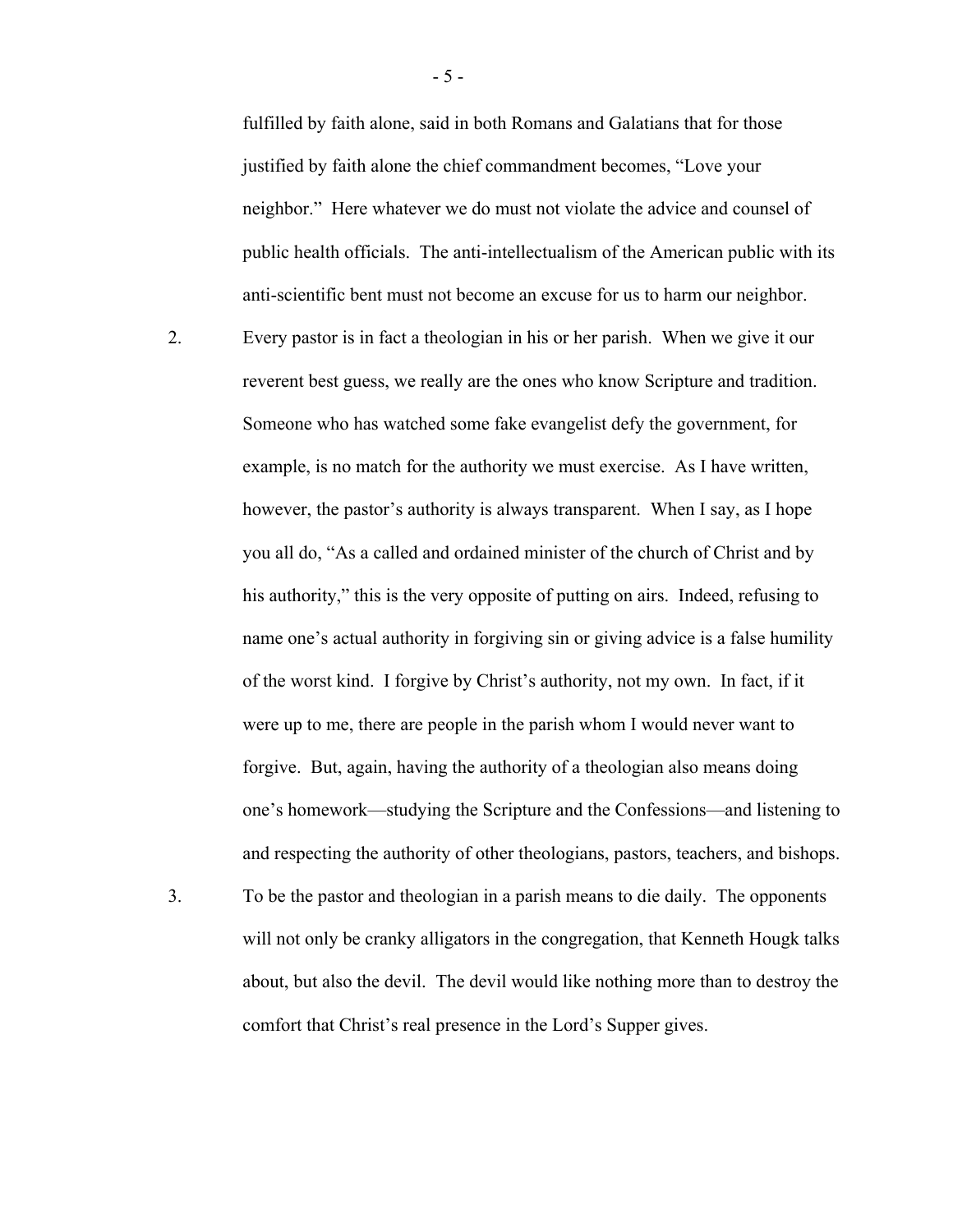- 4. Our practice then must reflect our confession of the real presence of Christ.
	- The Lord's Supper is not a quaint snack; it is not simply a communal potluck; it certainly is not some magic that we pastors perform; it is not simply a sign of an absent Jesus or just a sign of Christian community. The Lord's Supper is a twofold promise: "Here I am" and "for you." The first means that when Christ holds a party, Christ shows up: "This *is* my body." The second means that this meal is not mere ritual but the actual distribution of Christ's body and blood *for the forgiveness of sins*. Actually, as Luther puts in his *Small Catechism*, it is three gifts for us: "forgiveness, life, and salvation, for where there is forgiveness there is also life and salvation." How does our practice reflect these twin truths?
- 5. Now the "for you" in the original Greek, Latin, German and Old English is plural! It is, to translate into Southern: "given for y'all." This is one reason that we must realize that "virtual" communion is not communion at all. As an older woman in the congregation I am serving as vice-pastor told me recently: "It was nice to see my grandchildren on ZOOM; but it's not the same as a hug." The hug that Jesus gives in the Supper includes the entire community. It's real.
- 6. My colleague and dear friend, Gordon Lathrop, always reminded his students that the Supper consisted of the staff of life and a festal drink. For us that means bread and wine. The disgusting notion of people sitting at home drinking Scotch and chips is the worst thing I can imagine. For one thing, it ruins a good single-malt Scotch; for another, it destroys Jesus' intent and turns this Holy Communion into a farce.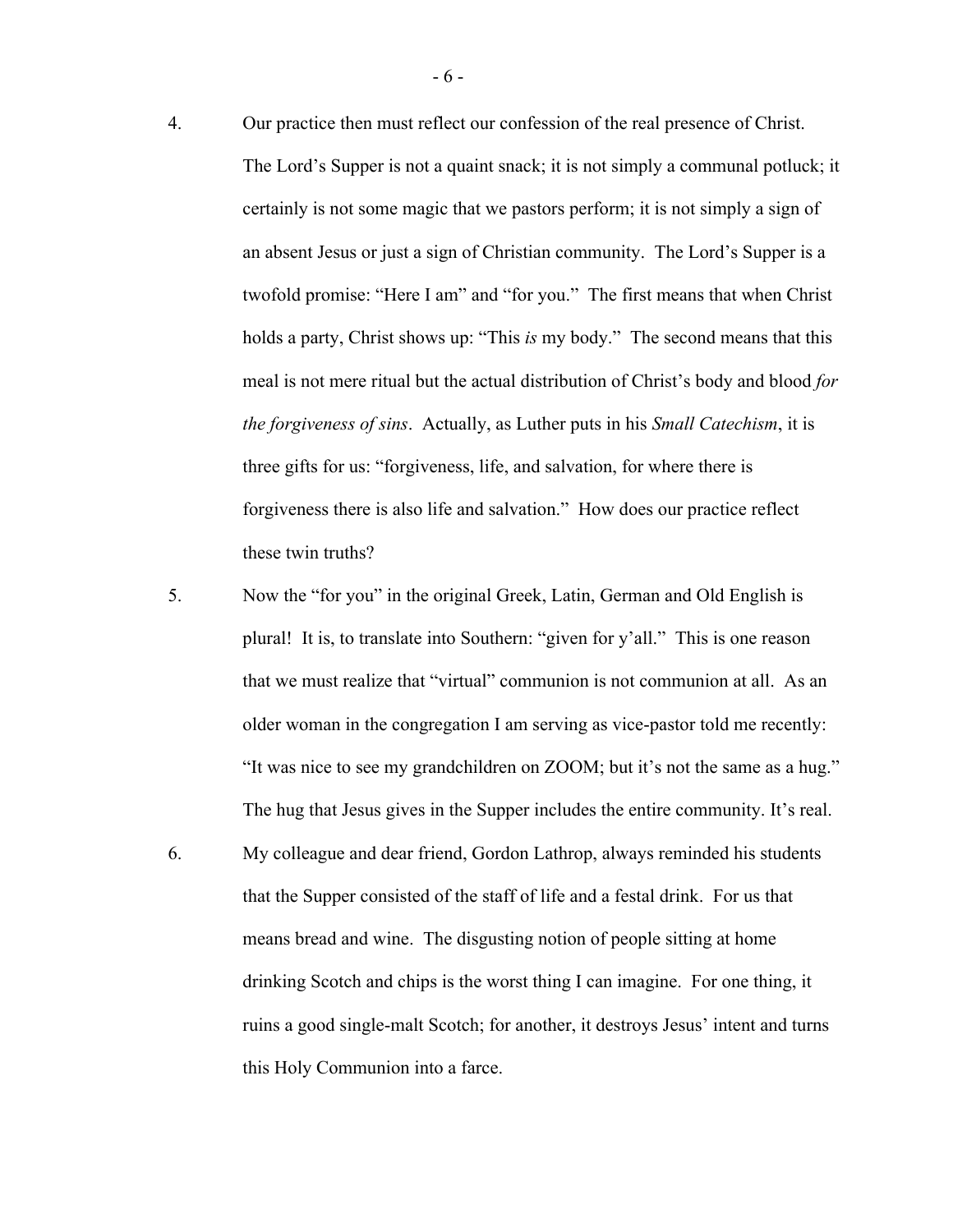- 7. I think that virtual communion also has the potential of undermining the pastor's true calling. Either one becomes a magician, or one becomes completely unnecessary. Neither could be worse for the pastoral office.
- 8. Instead, the pandemic is precisely the time to rethink how we celebrate this meal: not to foster a self-centered religious experience, what Paul in Colossians 2:23 calls "self-chosen spirituality" (a verse often quoted by the reformers in this context) but to gather the assembly around God's Word—aural and visible. Remember, the proclamation and preaching of God's Word are also sacramental: we hear not the pastor's voice but the soft and tender call of our savior! And the sacraments are visible words. Just as we cannot have a virtual baptism, we need to avoid anything that divorces the means of grace from the community that the Holy Spirit forms through those means.
- 9. We must not let the allure of novel electronics blind us to our neighbors who do not or cannot participate. In my little congregation, there are old folks who do not have or can no longer operate computers. In other areas, such as where my son lives in Philadelphia, people are too poor. Whatever we do, we must, again quoting Gordon Lathrop, have worship with a strong center, Christ, and permeable boundaries, which welcome all especially the weak.
- 10. Not only do our neighbors include such people but they also includes other Christians. We have important ecumenical agreements in the ELCA with churches where our example of celebrating the Real Presence is crucial for their continued journey toward acknowledging that truth. For us to denigrate the Supper would be a terrible shame for the unity we share in Christ. And think of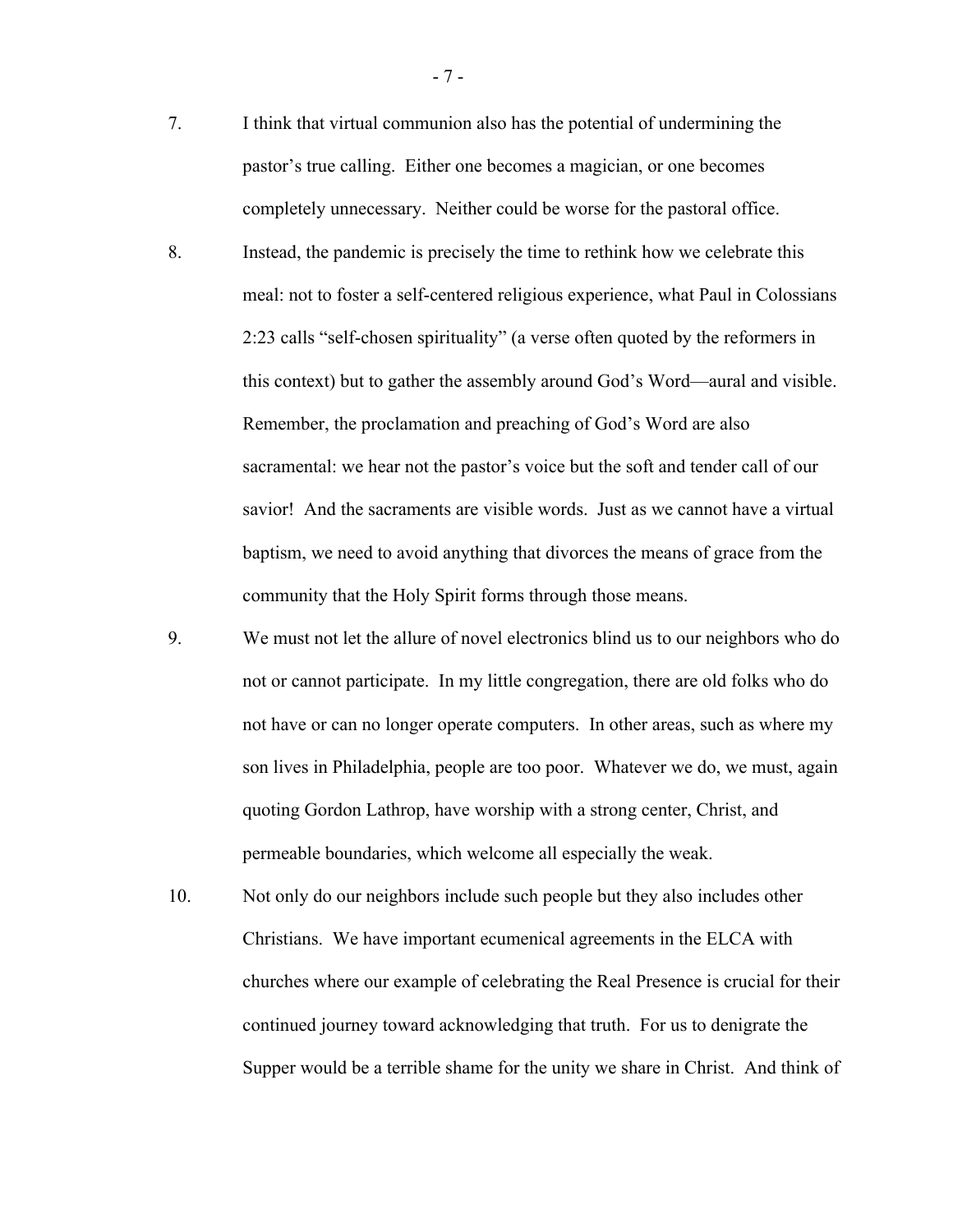how close we are on the question of the Real Presence with our Roman Catholic brothers and sisters. Every time we turn the Supper into a snack or potluck, we are offending them. Why would we want them to stumble? When in the 1540s a group of Reformation-minded Venetians reached out to Martin Luther, just remember how he responded. On the question of the Real Presence, he told them that he had no trouble accepting them as brothers and sisters even if they continued to hold to the doctrine of transubstantiation. We also do well to remember that early in the pandemic Roman Catholics were urged to practice spiritual communion, which is also something that early Lutherans did not reject but embraced.

11. In New Jersey, we have slowly begun to gather folks for in-person worship. My wife has a great outdoor worship area on the church grounds next to a state park; my little congregation where I am vice-pastor will have its first indoor worship later this month. We are assiduously following public health guidelines. We still provide live streaming, and both congregations are excited by the possibility of continuing this ministry into the future for shut-ins and other at risk people—such as old, retired seminary professors.

So, these are some of my reflections. I would hope that they would stimulate our conversation in the time remaining. I want to close with a voice from my past, so to speak. Henry Eyster Jacobs was a teacher at the Philadelphia seminary, and his career spanned from the Civil War into the twentieth century. Like me, he was editor of the standard translation of *The Book of Concord* of his day. He wrote a hymn on the Lord's Supper that was in the *Lutheran Book of Worship*. His words there provide a fitting close to my remarks. "Lord Jesus Christ, we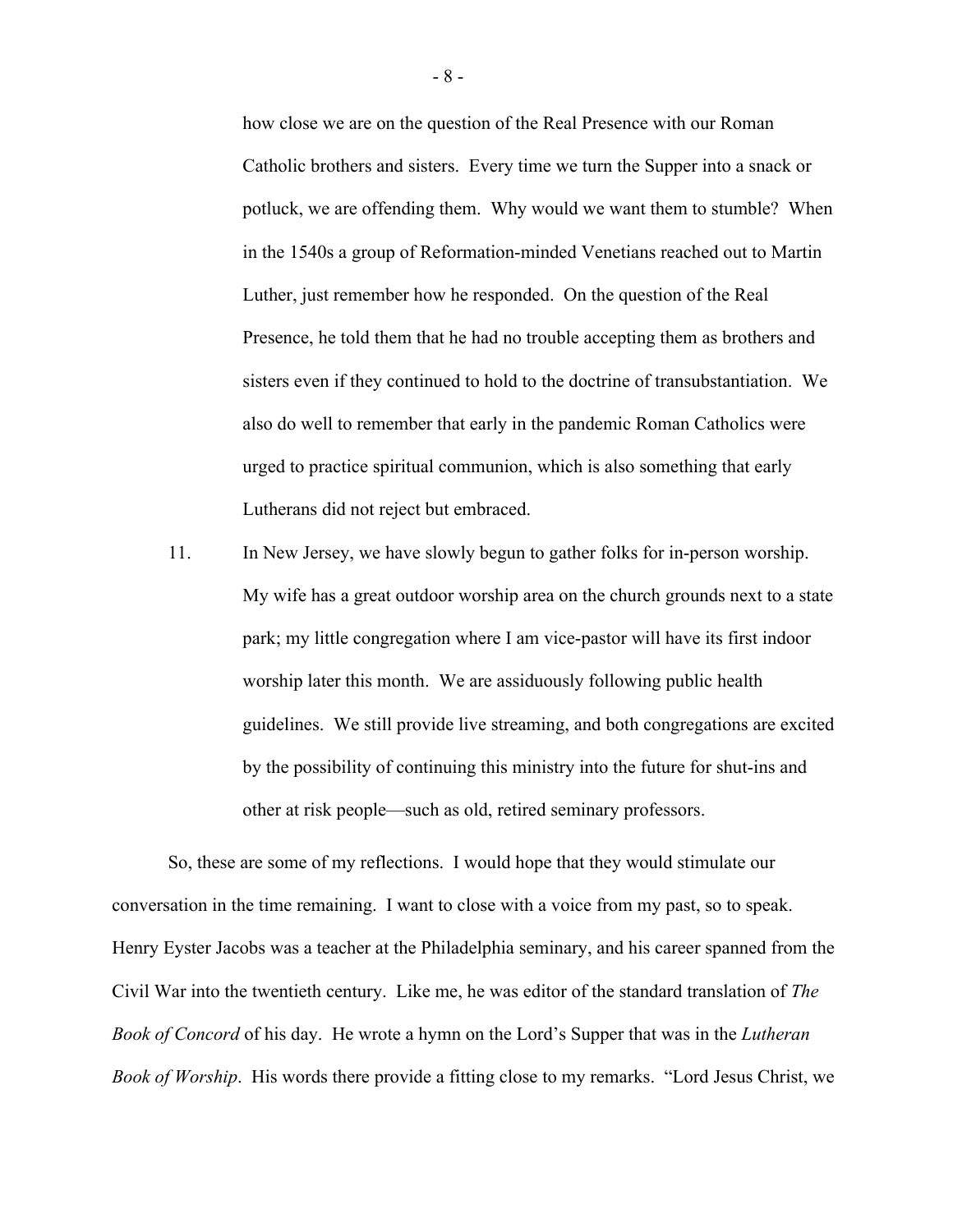humbly pray That we may feast on thee today; Beneath these forms of bread and wine Enrich us with thy grace divine. One bread, one cup, one body, we, United by our life in thee, Thy love proclaim till thou shalt come To bring thy scattered loved ones home." Amen. Thank you for your attention.